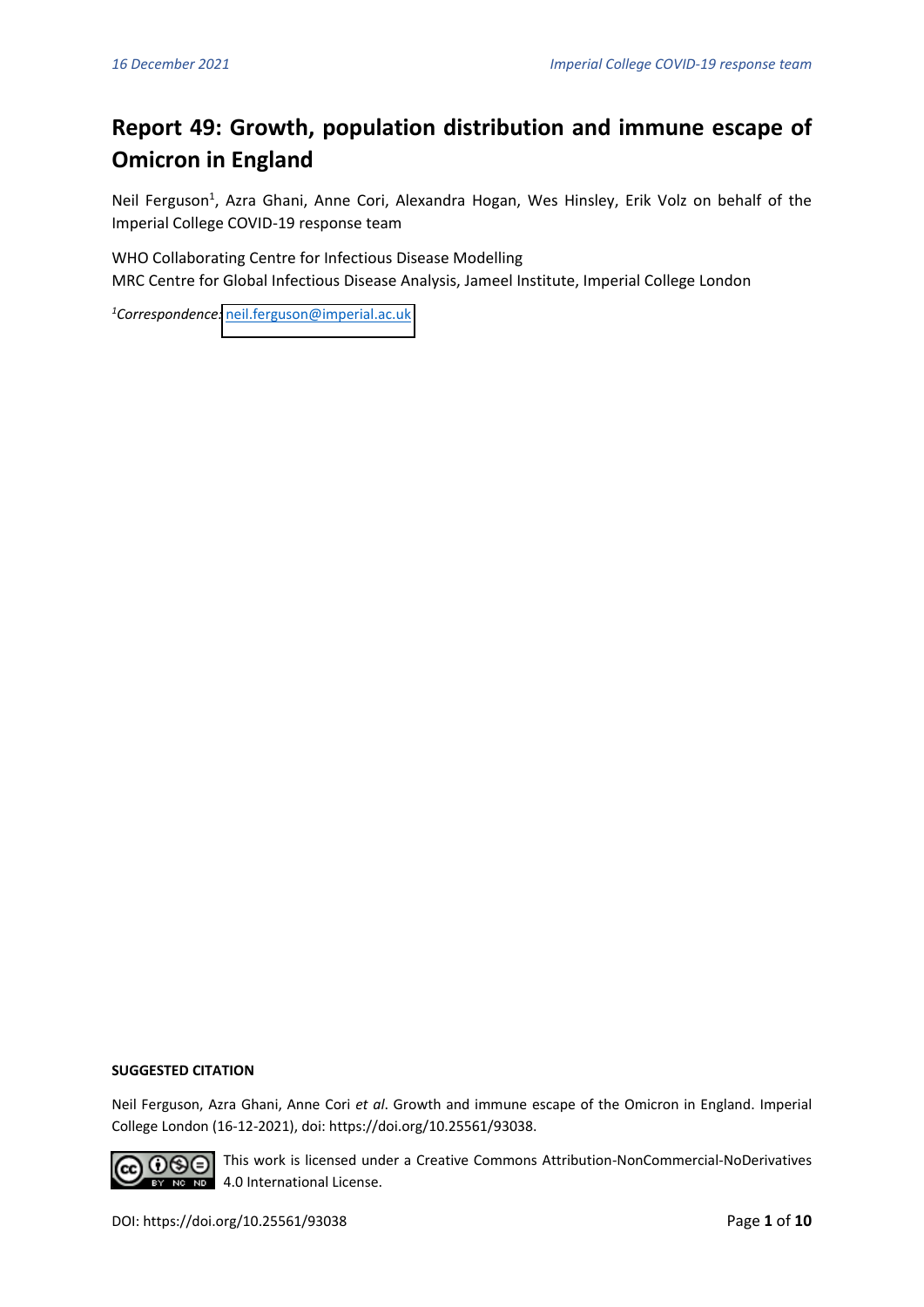## **Summary**

To estimate the growth of the Omicron variant of concern  $(1)$  and its immune escape  $(2-9)$ characteristics, we analysed data from all PCR-confirmed SARS-CoV-2 cases in England excluding those with a history of recent international travel. We undertook separate analyses according to two case definitions. For the first definition, we included all cases with a definitive negative S-gene Target Failure (SGTF) result and specimen dates between 29/11/2021 and 11/12/2021 inclusive. For the second definition, we included cases with a positive genotype result and specimen date between 23/11/2021 and 11/12/2021 inclusive. We chose a later start date for the SGTF definition to ensure greater specificity of SGTF for Omicron.

We used logistic and Poisson regression to identify factors associated with testing positive for Omicron compared to non-Omicron (mostly Delta) cases. We explored the following predictors: day, region, symptomatic status, sex, ethnicity, age band and vaccination status. Our results suggest rapid growth of the frequency of the Omicron variant relative to Delta, with the exponential growth rate of its frequency estimated to be 0.34/day (95% CI: 0.33-0.35) [2.0 day doubling time] over the study period from both SGTF and genotype data. The distribution of Omicron by age, region and ethnicity currently differs markedly from Delta, with 18–29-year-olds, residents in the London region, and those of African ethnicity having significantly higher rates of infection with Omicron relative to Delta.

Hospitalisation and asymptomatic infection indicators were not significantly associated with Omicron infection, suggesting at most limited changes in severity compared with Delta.

To estimate the impact of Omicron on vaccine effectiveness (VE) for symptomatic infection we used conditional Poisson regression to estimate the hazard ratio of being an Omicron case (using SGTF definition) compared with Delta, restricting our analysis to symptomatic cases and matching by day, region, 10-year age band, sex and ethnicity. We found a significant increased risk of an Omicron case compared to Delta for those with vaccine status AZ 2+weeks post-dose 2 (PD2) , Pfizer 2+w PD2, AZ 2+w post-dose 3 (PD3) and PF 2+w PD3 vaccine states with hazard ratios of 1.86 (95%CI: 1.67-2.08), 2.68 (95%CI: 2.54-2.83), 4.32 (95%CI: 3.84-4.85) and 4.07 (95%CI: 3.66-4.51), respectively, where PD3 states are categorised by the dose 1/2 vaccine used. Depending on the Delta VE estimates used (10), these estimates translate into Omicron VE estimates of between 0% and 20% PD2 and between 55% and 80% PD3 against Omicron, consistent with other estimates (11). Similar estimates were obtained using genotype data, albeit with greater uncertainty.

To assess the impact of Omicron on reinfection rates we relied on genotype data, since SGTF is associated with a higher observed rate of reinfection, likely due to reinfections typically having higher Ct values than primary infections and therefore being subject to a higher rate of random PCR target failure. Controlling for vaccine status, age, sex, ethnicity, asymptomatic status, region and specimen date and using conditional Poisson regression to predict reinfection status, Omicron was associated with a 5.41 (95% CI: 4.87-6.00) fold higher risk of reinfection compared with Delta. This suggests relatively low remaining levels of immunity from prior infection.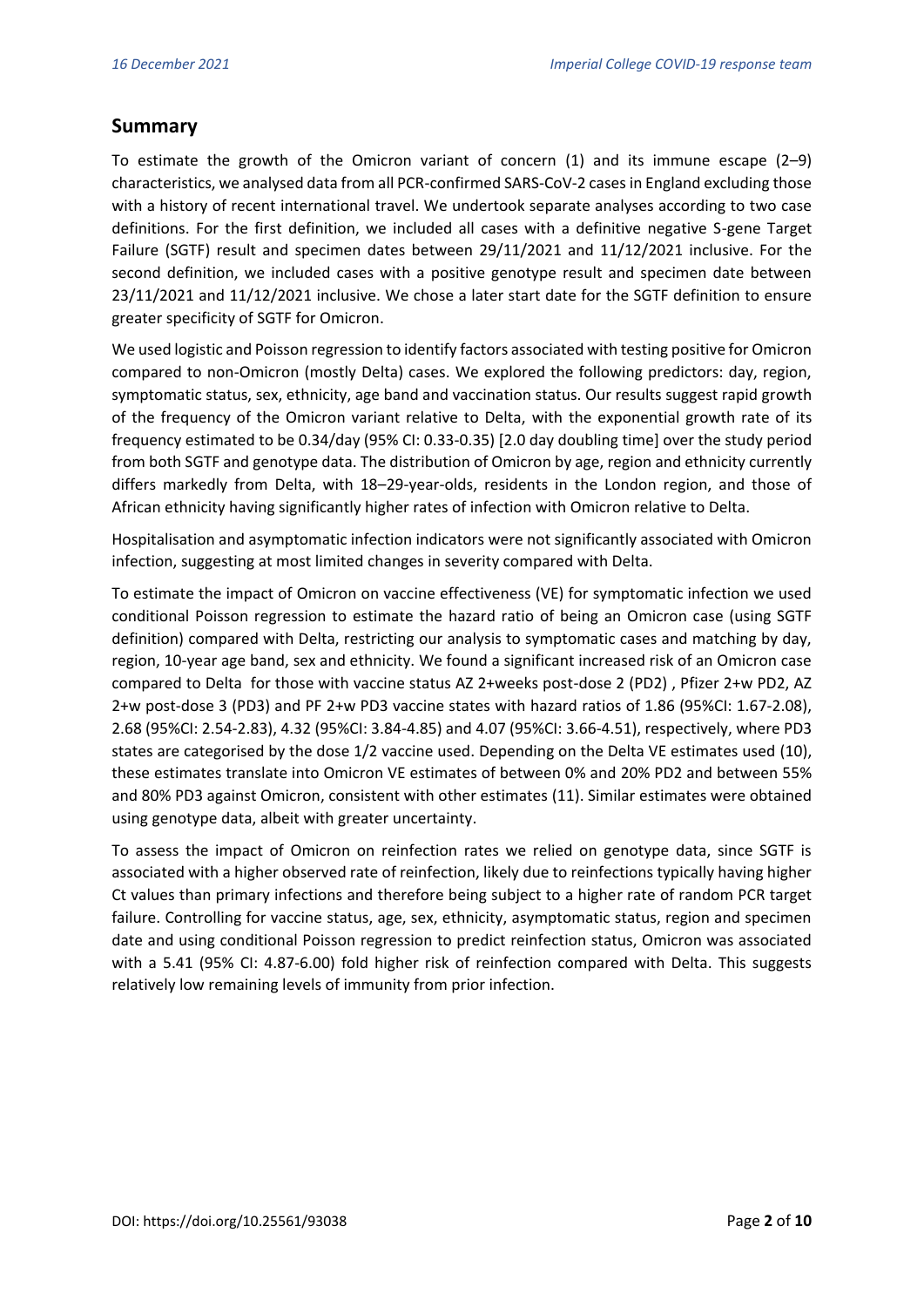## **1. Methods**

#### *1. 1 Data*

We analysed UKHSA and NHS data from all PCR-confirmed SARS-CoV-2 cases in England with no history of recent international travel. In addition to genotype data, we used S-gene target failure (SGTF) as a proxy for Omicron infection, given the 69-70 Spike deletion present in that variant. SGTF was only scored for PCR tests with Ct values under 30 for other targets, to minimise the risk of false negatives. SGTF results by this definition were available for approximately 40% of pillar 2 cases in England in the analysis period.

Given the SGTF and genotyping data, we undertook two analyses defining an Omicron case as either: (1) having a positive result from the SGTF analysis and specimen date between 29/11/2021 and 10/12/2021 inclusive; or(2) having a positive genotype result and specimen date between 23/11/2021 and 8/12/2021 inclusive. Our analysis was undertaken using data provided by the UK Health Security Agency (UKHSA) on  $13<sup>th</sup>$  December 2021. We restricted our analysis to Pillar 2 cases where sex, age and symptom status was known (98% and 93% of cases in the genotype and S-gene analysis respectively).

The UKHSA England COVID-19 line-list was linked via National Health service (NHS) number to the National Immunisation Management System (NIMS) database, the SGTF results database, NHS hospital episode data and a separate list of known reinfections. We excluded cases which were not able to be linked to NIMS (due to an invalid NHS number), and where age, region, symptom status or an SGTF or genotype result were not available. A total of 93% of both genotyped and SGTF cases met these criteria. Cases associated with documented recent overseas travel were also excluded. Specimen date was taken to be the *last* reported specimen date for each unique NHS number across all linked datasets. Reinfections were identified as two positive test results for the same individual 90 or more days apart.

*Data access*: While all data used in this analysis were anonymised, the individual-level nature of the data used risks individuals being identified, or being able to self-identify, if it is released publicly. Requests for access to the underlying source data should be directed to UKHSA.

#### *1.2 Statistical analysis*

Exploratory analysis: To estimate factors associated with Omicron cases relative to Delta cases, we fitted logistic regression models to all Omicron cases (using our two separate case definitions as above), using the following predictor variables: Day of test specimen, NHS region, symptomatic status, vaccination status, reinfection status, age band (0-12, 13-17, 18-29, 30-49, 50-69, 70+), sex, ethnic group. We did not explore interactions, given total Omicron case numbers included in the analysis remains relatively small.

Vaccine effectiveness (VE) for symptomatic infection: Given the current differences between Omicron and Delta in their distribution by age, region and ethnic group, it is important to control for confounders and interactions when estimating VE. We therefore used conditional Poisson regression to estimate the association between vaccination status and the odds of being an Omicron case relative to Delta cases, using vaccination status as the predictor, and stratifying by using a stratum variable defined as the interaction between day, region, sex, 10-year age band and ethnic group (approximately 11,000 strata). Only symptomatic cases were included in this analysis, to produce estimates compatible with previous VE studies. Conditional Poisson regression (12) was used in preference to conditional logistic regression due to the relatively high frequencies of Omicron in the dataset, which made odds-ratios a poorer approximation to hazard ratios.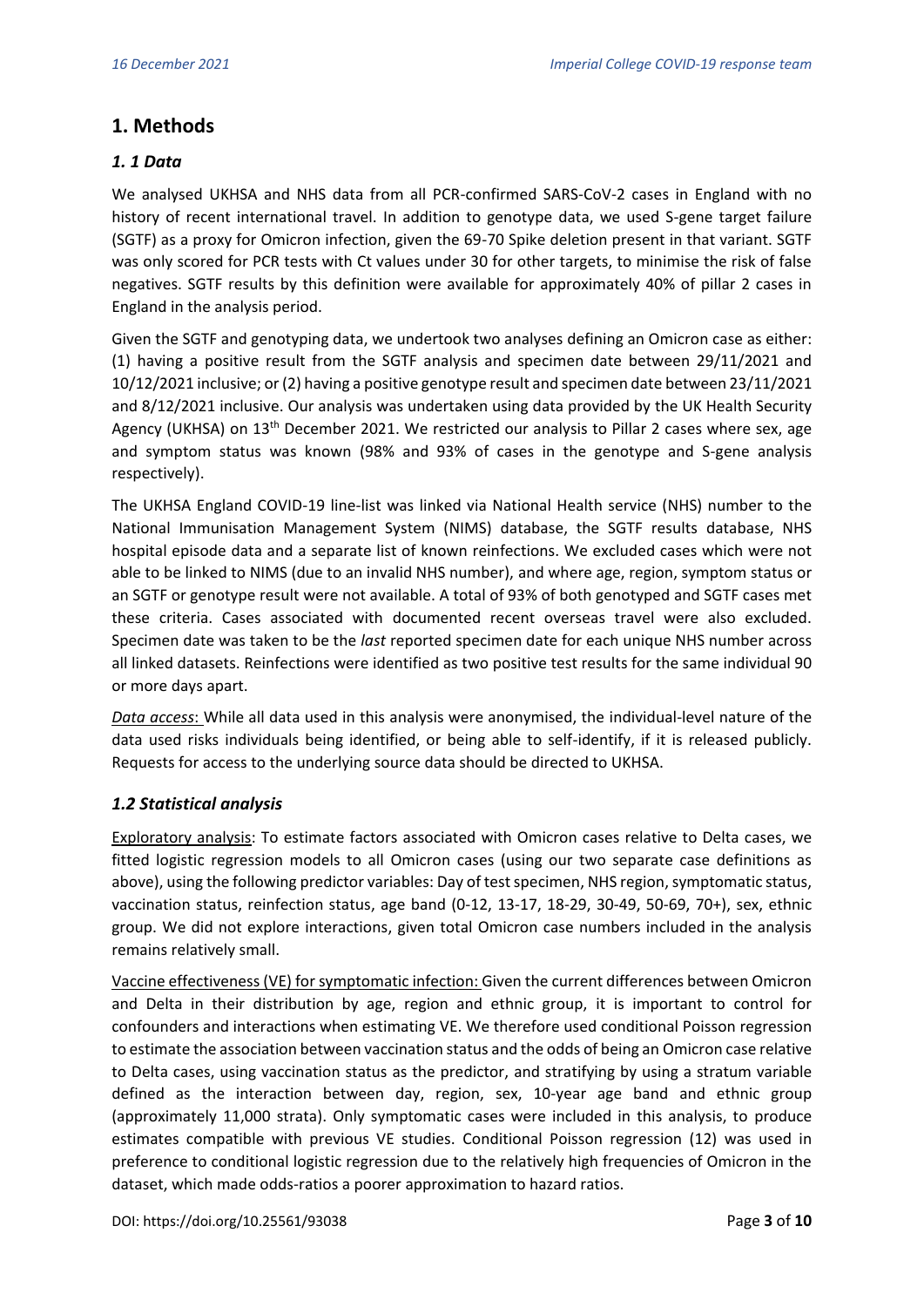Hazard ratios for vaccination status can be translated into predicted vaccine effectiveness estimates via the equation *VE(Omicron)* = *1 – HR* [*1-VE*(*Delta*)], where *HR* is the hazard ratio estimated for a particular vaccination class.

Reinfection risk: To assess the impact of Omicron on reinfection rates we relied on genotype data, since SGTF is associated with a higher observed rate of reinfection, likely due to reinfections typically having higher Ct values than primary infections and therefore being subject to a higher rate of random PCR target failure. We used conditional Poisson regression (12) to predict reinfection status, evaluating the hazard ratio for reinfection associated with Omicron versus Delta cases, with strata defined by the interaction of vaccine status, 10-year age-band, sex, ethnicity, asymptomatic status, region and specimen date.

## *1.3 Ethical approval*

Surveillance of COVID-19 testing and vaccination is undertaken under Regulation 3 of The Health Service (Control of Patient Information) Regulations 2002 to collect confidential patient information [\(https://www.legislation.gov.uk/uksi/2002/1438/regulation/3/made\)](https://www.legislation.gov.uk/uksi/2002/1438/regulation/3/made) under Sections 3(i) (a) to (c),  $3(i)(d)$  (i) and (ii) and  $3(3)$ . Data were shared with the investigators as part of the UK's emergency response to the COVID-19 pandemic, via the SPI-M subcommittee of the UK Scientific Advisory Group for Emergencies (SAGE). Ethics permission was sought for the study via Imperial College London's standard ethical review processes and the study was approved by the College's Research Governance and Integrity Team (ICREC reference: 21IC6945).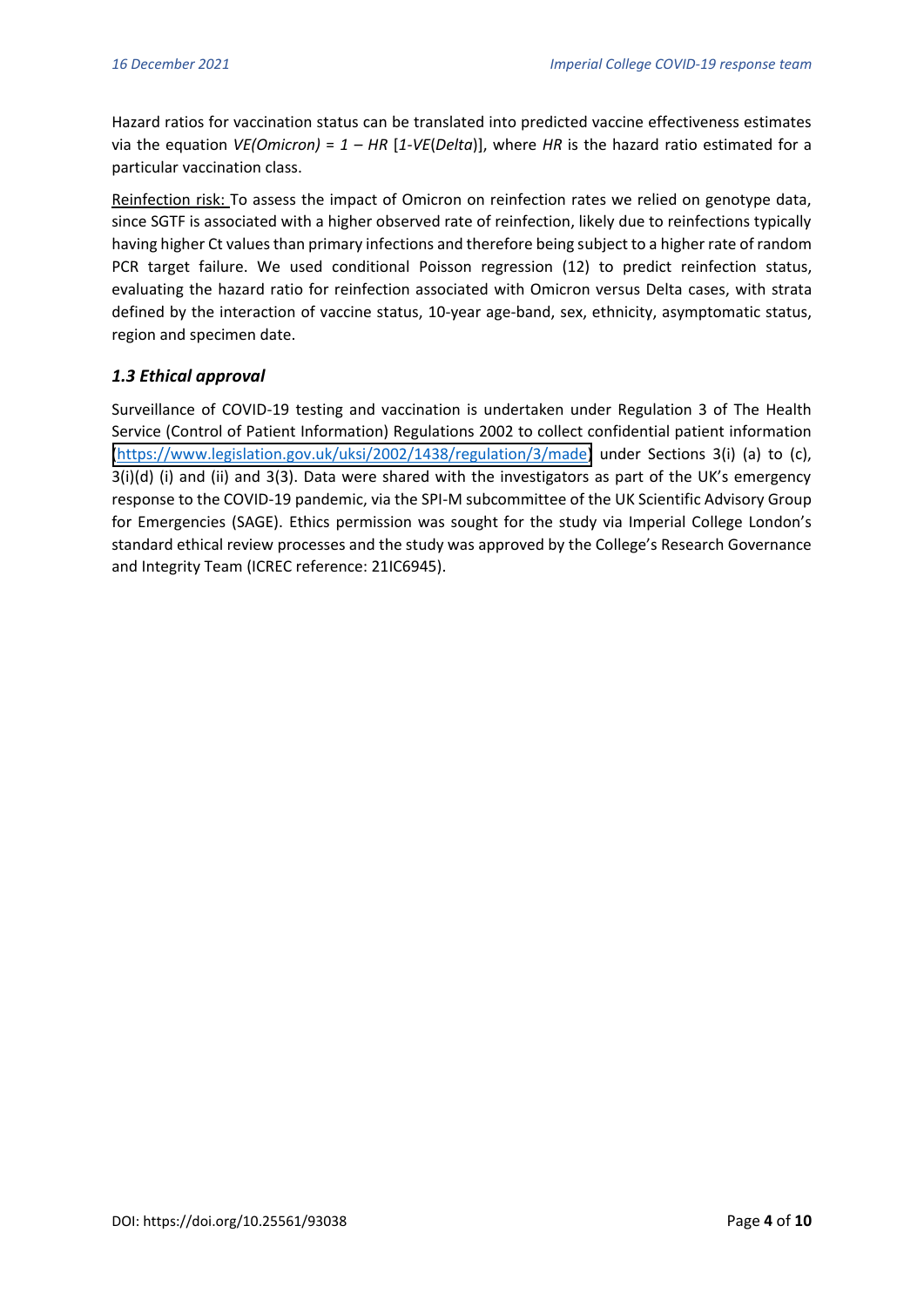# **2. Results**

#### *2.1 Risk factors for Omicron relative to Delta*

A total of 208,971 S+ and 15,063 S- cases with complete data were included in the SGTF analysis, and 142,340 Delta and 6,184 Omicron cases were included in the genotype analysis. Figure 1 shows the growth in log-odds frequency over time. The frequency of S- in the SGTF data set was 20% on  $10<sup>th</sup>$ December.



Figure 1: log-odds of Omicron frequency among incident PCR-positive cases from November 23<sup>rd</sup> to December 11<sup>th</sup> 2021 in England from SGTF and genotype (VAM) data, with exact binomial 95% confidence intervals.

Table 1 presents the results of the exploratory logistic regression using SGTF data. Results were very similar for genotype data (table not shown). Both analyses suggest rapid growth of the log odds frequency of the Omicron variant relative to Delta, with exponential growth rate estimates of 0.45/day (95%CI: 0.44-0.46) [1.5 day doubling time] and 0.43/day (95%CI: 0.42-0.44) [1.6 day doubling time] obtained from genotype and SGTF data, respectively. Given the frequency of Omicron exceeded 20% by the last time point examined, the exponential growth rate of frequency (as compared with log odds frequency) was estimated to be somewhat lower, at 0.34/day (95% CI: 0.33-0.35) [2.0 day doubling time] from both SGTF and genotype data, calculated using Poisson rather than logistic regression. There is some sign of the growth rate of log odds frequency of SGTF slowing between December 8<sup>th</sup> and 11<sup>th</sup> (Figure 1), but only to a rate of approximately 0.3/day [2.3 day doubling time].

The distribution of Omicron by age, region and ethnicity currently differs markedly from Delta, with 18-29 year-olds, the London region, and those of African ethnicity having significantly higher rates of infection with Omicron relative to Delta. Hospitalisation and asymptomatic infection indicators were not significantly associated with Omicron infection, suggesting at most limited changes in severity compared with Delta. Vaccination classes were generally associated with Omicron infection, but VE was formally assessed using conditional logistic regression (see below). Omicron was also significantly associated with reinfection, but this is also better examined using Poisson regression to estimate hazard ratios of reinfection (see below).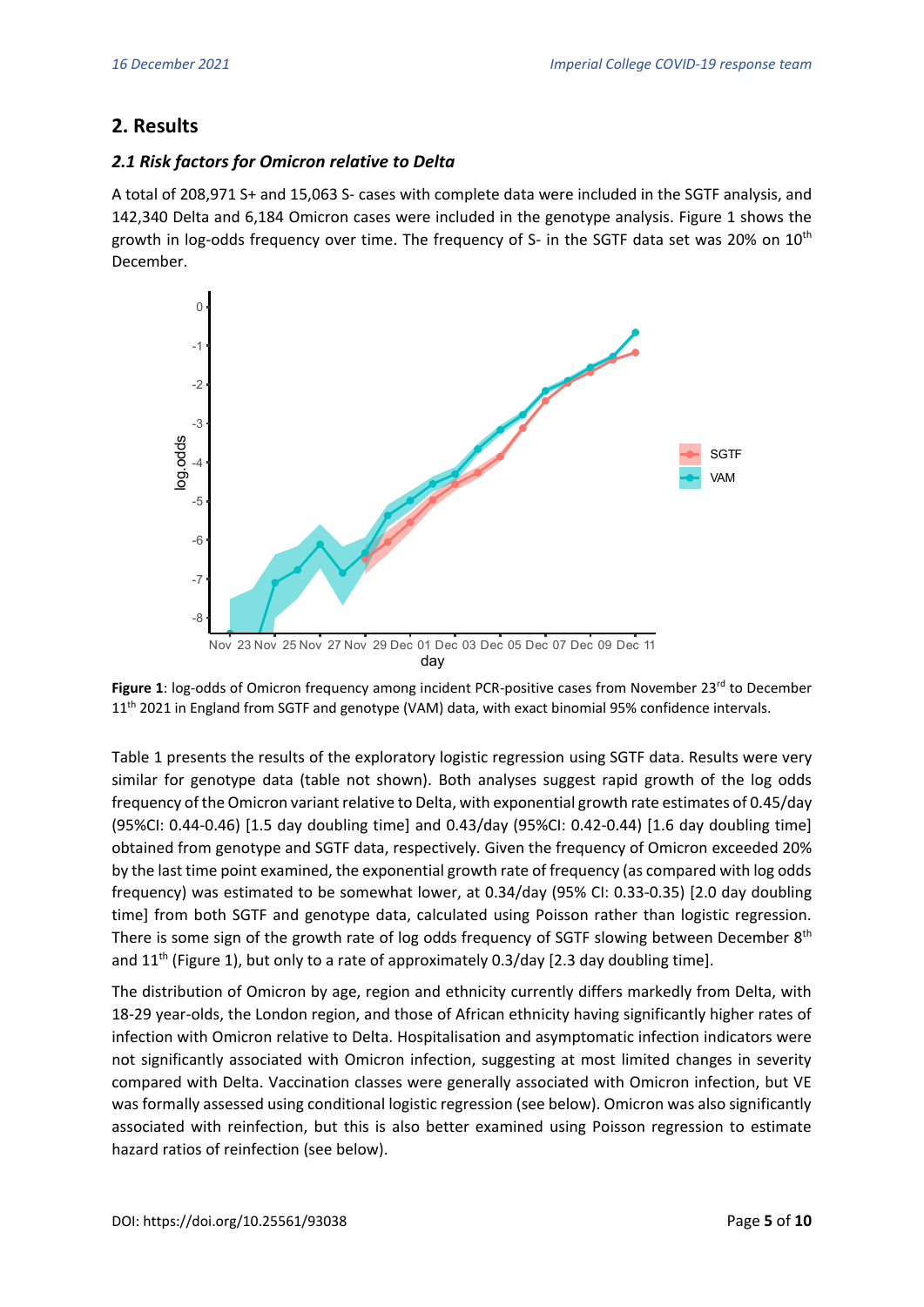**Table 1.** Estimates from the logistic regression predicting SGTF from all cases with S-gene target results. Numbers of S+ and S- cases are shown for each stratum, together with the log OR and OR estimates (with 95% confidence intervals in parentheses) and associated p-values. Results with p<0.05 are shown in red. Vaccination states not shown (see Tables 2 and 3).

| <b>Class</b>         | Variable                        | $S+$   | $S-$  | log(OR)                    | <b>OR</b>          | p-value        |
|----------------------|---------------------------------|--------|-------|----------------------------|--------------------|----------------|
| Time                 | Day                             | 208947 | 15087 | $0.43(0.42 - 0.44)$        | $1.54(1.53-1.55)$  | $<$ 1e-6       |
|                      | London                          | 21585  | 5976  | 0                          | 1                  |                |
| <b>NHS</b><br>Region | <b>East of England</b>          | 27986  | 2274  | $-0.85(-0.91-0.79)$        | $0.43(0.4 - 0.46)$ | $<$ 1e-6       |
|                      | <b>Midlands</b>                 | 41223  | 1645  | $-1.53$ $(-1.59 - 1.46)$   | $0.22(0.2-0.23)$   | $<$ 1e-6       |
|                      | North East and Yorkshire        | 45631  | 811   | $-2.32$ $(-2.41 - 2.24)$   | $0.1(0.09 - 0.11)$ | $<$ 1e-6       |
|                      | North West                      | 34726  | 1998  | $-1.11(-1.17-1.04)$        | $0.33(0.31-0.35)$  | $<$ 1e-6       |
|                      | <b>South East</b>               | 27405  | 1985  | $-0.85$ $(-0.92 - 0.79)$   | $0.43(0.4-0.45)$   | $<$ 1e-6       |
|                      | South West                      | 10391  | 398   | $-1.47(-1.58-1.35)$        | $0.23(0.21-0.26)$  | $<$ 1e-6       |
|                      | symptomatic                     | 119284 | 8171  | 0                          | $\mathbf{1}$       |                |
| Symptoms             | asymptomatic                    | 89663  | 6916  | $-0.02$ ( $-0.06 - 0.02$ ) | 0.98 (0.95-1.02)   | 0.4348         |
|                      | Female                          | 109240 | 8454  | 0                          | 1                  |                |
| Sex                  | Male                            | 99707  | 6633  | $0.04(0-0.08)$             | $1.04(1-1.08)$     | 0.052          |
|                      | White British                   | 165715 | 8746  | 0                          | 1                  |                |
|                      | African                         | 2459   | 1851  | 2.29 (2.2-2.38)            | 9.86 (9.03-10.77)  | $<$ 1e-6       |
|                      | Any other Asian background      | 2511   | 232   | $0.02$ (-0.14-0.18)        | $1.02(0.87-1.2)$   | 0.7791         |
|                      | Any other Black background      | 400    | 163   | $1.75(1.5-1.99)$           | $5.73(4.5-7.28)$   | $<$ 1e-6       |
|                      | Any other ethnic group          | 2016   | 194   | $0.16$ (-0.01-0.34)        | $1.18(0.99-1.4)$   | 0.0733         |
|                      | Any other mixed background      | 1702   | 208   | $0.62(0.45-0.8)$           | $1.87(1.57-2.23)$  | <1e6           |
|                      | Any other White background      | 14215  | 1249  | $0.03$ (-0.04-0.1)         | $1.03(0.96-1.11)$  | 0.4512         |
| Ethnic               | Bangladeshi/British Bangladeshi | 1228   | 64    | $-0.69$ ( $-0.98-0.41$ )   | $0.5(0.38-0.66)$   | $<$ 1e5        |
|                      | Caribbean                       | 1430   | 571   | $1.53(1.4-1.66)$           | 4.6 (4.04-5.25)    | $<$ 1e-6       |
| group                | Chinese                         | 1228   | 138   | $0.34(0.13 - 0.55)$        | $1.4(1.14-1.73)$   | 0.002          |
|                      | Indian/British Indian           | 4735   | 410   | $0.04$ (-0.08-0.16)        | 1.04 (0.93-1.18)   | 0.4926         |
|                      | Irish                           | 1036   | 105   | $-0.07$ $(-0.31 - 0.16)$   | $0.93(0.74-1.17)$  | 0.5444         |
|                      | Pakistani/British Pakistani     | 3215   | 159   | $-0.14$ $(-0.32 - 0.04)$   | $0.87(0.73-1.04)$  | 0.1415         |
|                      | Unknown                         | 2815   | 507   | $0.32(0.21 - 0.43)$        | $1.38(1.24-1.54)$  | <1e6           |
|                      | <b>White and Asian</b>          | 1864   | 147   | $0.33(0.12 - 0.54)$        | $1.39(1.13-1.71)$  | 0.0022         |
|                      | <b>White and Black African</b>  | 747    | 110   | $1.05(0.79-1.31)$          | 2.86 (2.21-3.69)   | <1e6           |
|                      | White and Black Caribbean       | 1631   | 233   | $0.93(0.76-1.1)$           | 2.53 (2.13-3.01)   | $<$ 1e-6       |
| Reinfection          | Not reinfection                 | 206321 | 13586 | 0                          | 1                  |                |
| status               | Reinfection                     | 2626   | 1501  | 1.88 (1.79-1.97)           | 6.55 (5.99-7.15)   | $<$ 1e-6       |
| Hospital             | No hospital attendance          | 207555 | 15063 | 0                          | 1                  |                |
| status               | Hospital attendance             | 1392   | 24    | $-0.05$ ( $-0.49-0.39$ )   | $0.95(0.61-1.47)$  | 0.8275         |
| Age band             | 20-29                           | 23853  | 5931  | 0                          | $\mathbf{1}$       | $\blacksquare$ |
|                      | $0 - 12$                        | 56239  | 792   | $-1.93$ ( $-2.02 - 1.84$ ) | $0.15(0.13-0.16)$  | $<$ 1e-6       |
|                      | $13 - 17$                       | 19423  | 746   | $-1.18(-1.28-1.08)$        | $0.31(0.28-0.34)$  | $<$ 1e-6       |
|                      | 30-49                           | 74532  | 5634  | $-1.06$ $(-1.11 - 1.01)$   | $0.35(0.33-0.36)$  | $<$ 1e-6       |
|                      | 50-69                           | 32417  | 1800  | $-1.13(-1.21-1.06)$        | $0.32(0.3-0.35)$   | $<$ 1e-6       |
|                      | $70+$                           | 2483   | 184   | $-1.43$ $(-1.61 - 1.26)$   | $0.24(0.2-0.28)$   | $<$ 1e-6       |

## *2.2 Vaccine effectiveness*

Table 2 and 3 show ORs for vaccination states associated with Omicron cases versus Delta cases from the conditional regression using SGTF data, for two different sets of estimates of VE for Delta: (a) a cohort analysis undertaken at Imperial College (publication in preparation), and from a test negative case control [TNCC] study undertaken by UKHSA (updated version of (10)).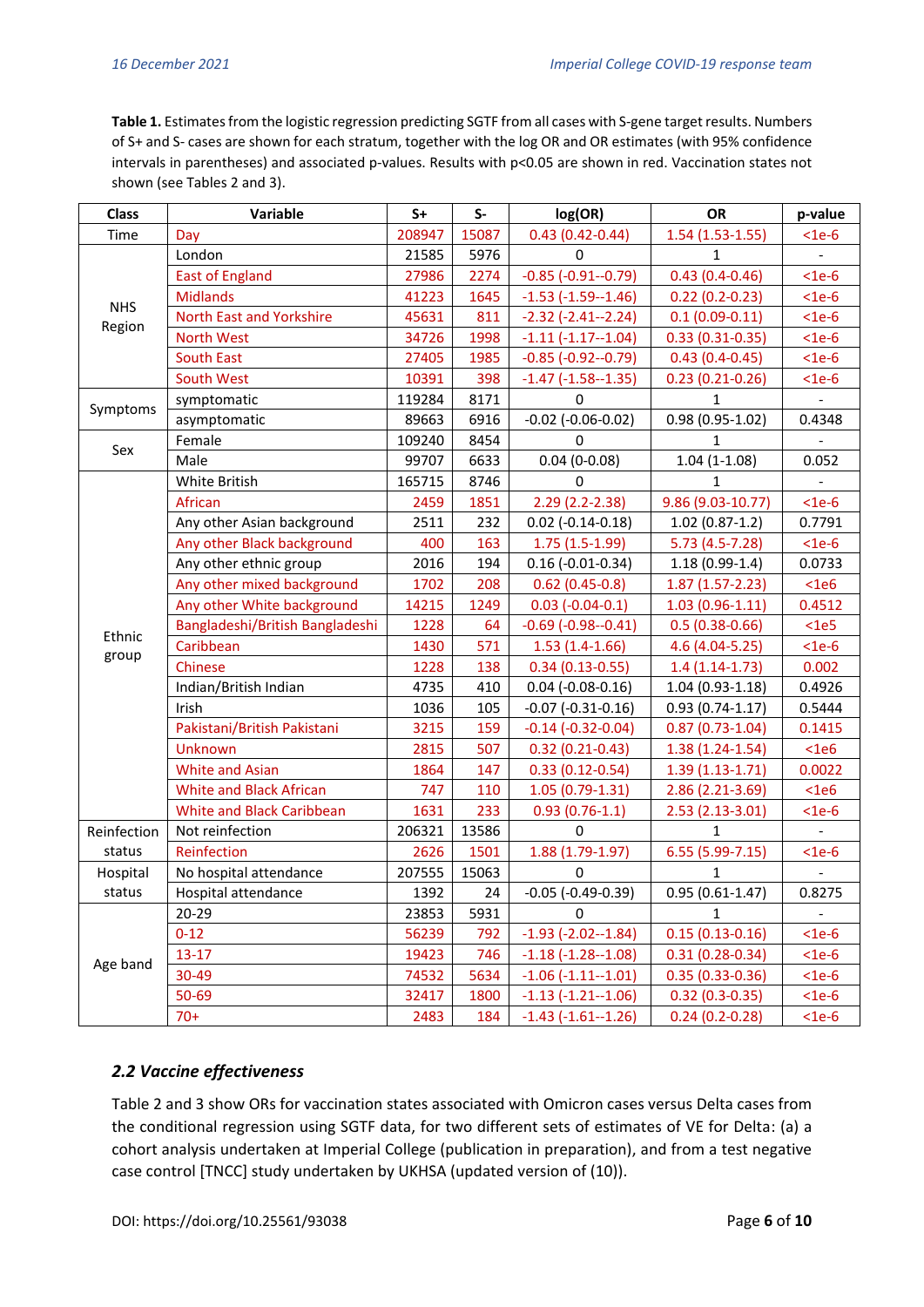**Table 2:** Vaccination state related estimated hazard ratios for Omicron relative to Delta, estimated VE for Delta from a whole population cohort analysis for England (Ferguson et al, in preparation) and predicted resulting VE values for Omicron. VE estimates only shown for hazard ratios with p<0.05 (in red). D1, D2 and D3 states are post-dose 1, 2 and 3, respectively. Dose 3 states all received a mRNA booster and are distinguished by the dose 1/2 vaccine used. Numbers in vaccination state names (14, 21) refer to days since dose.

| Vaccination<br>category | $S+$  | $S-$           | Mean delay<br>since last<br>dose (days) | <b>Hazard ratio</b> | Delta VE<br>(%)  | <b>Omicron VE</b><br>(%) | p-value  |
|-------------------------|-------|----------------|-----------------------------------------|---------------------|------------------|--------------------------|----------|
| None                    | 49716 | 1547           |                                         | 1                   |                  |                          |          |
| AZ:D1:<21               | 3     | $\mathbf{0}$   | 4                                       |                     |                  |                          | 0.936    |
| $AZ:D1:21+$             | 832   | 34             | 233                                     | $1.16(0.89-1.51)$   |                  |                          | 0.266    |
| AZ:D2: < 14             | 65    | $\overline{7}$ | 6                                       | $2.62(1.5-4.61)$    | 46 (44.8-47.2)   | $-42$ ( $-154-21$ )      | $<$ 1e-3 |
| $AZ:D2:14+$             | 32887 | 1676           | 178                                     | $1.86(1.74-1.98)$   | 25 (24.3-25.7)   | $-39$ ( $-50-30$ )       | $<$ 1e-6 |
| AZ:D3: < 14             | 4926  | 250            | 5                                       | $1.86(1.67-2.08)$   | 53.9 (52.5-55.2) | $14(1-25)$               | $<$ 1e-6 |
| $AZ:D3:14+$             | 1192  | 230            | 36                                      | 4.32 (3.84-4.85)    | 89.7 (88.9-90.4) | 55 (46-63)               | $<$ 1e-6 |
| PF:D1:<21               | 1250  | 44             | 9                                       | $1.02(0.81-1.28)$   |                  |                          | 0.866    |
| $PF: D1:21+$            | 6706  | 362            | 90                                      | $1.46(1.34-1.6)$    | 33.1 (32.7-33.6) | $2(-7-11)$               | $<$ 1e-6 |
| PF:D2:<14               | 391   | 28             | 5                                       | $1.36(1.04-1.78)$   | 66.7 (66.2-67.3) | 55 (40-66)               | 0.026    |
| PF:D2:14+               | 17544 | 2888           | 141                                     | $2.68(2.54-2.83)$   | 55.9 (55.5-56.3) | $-18(-26-11)$            | $<$ 1e-6 |
| PF:D3:<14               | 890   | 60             | 6                                       | $2.49(2.06-3.01)$   | 65.4 (64.5-66.4) | $14 (-7-31)$             | $<$ 1e-6 |
| $PF: D3:14+$            | 1801  | 288            | 48                                      | 4.07 (3.66-4.51)    | 88.6 (88.1-89.1) | 54 (46-60)               | $<$ 1e-6 |

**Table 3:** As Table 2 but using UKHSA TNCC-based estimates of VE for Delta (10)

| <b>Vaccination</b><br>category | $S+$     | $S-$  | <b>Mean delay</b><br>since last<br>dose (days) | <b>Hazard ratio</b> | <b>Delta VE</b><br>$(\%)$ | <b>Omicron VE</b><br>$(\%)$ | p-value  |
|--------------------------------|----------|-------|------------------------------------------------|---------------------|---------------------------|-----------------------------|----------|
| None                           | 1547     | 49716 |                                                |                     |                           |                             |          |
| AZ:D1:<21                      | $\Omega$ | 3     | 4                                              |                     |                           |                             | 0.936    |
| AZ:D1:21+                      | 34       | 832   | 233                                            | $1.16(0.89-1.51)$   |                           |                             | 0.266    |
| AZ:D2: <14                     | 7        | 65    | 6                                              | $2.62(1.5-4.61)$    | 51.7 (49.7-53.7)          | $-27(-132-31)$              | $<$ 1e-3 |
| $AZ:D2:14+$                    | 1676     | 32887 | 178                                            | $1.86(1.74-1.98)$   | 43.7 (43-44.4)            | $-5$ ( $-13-3$ )            | $<$ 1e-6 |
| AZ:D3: < 14                    | 250      | 4926  | 5.                                             | $1.86(1.67-2.08)$   | 84 (82.9-85.1)            | 70 (65-75)                  | $<$ 1e-6 |
| $AZ:D3:14+$                    | 230      | 1192  | 36                                             | 4.32 (3.84-4.85)    | 93.8 (93.3-94.3)          | 73 (67-78)                  | $<$ 1e-6 |
| PF:D1:<21                      | 44       | 1250  | 9                                              | $1.02(0.81 - 1.28)$ |                           |                             | 0.866    |
| $PF: D1: 21+$                  | 362      | 6706  | 90                                             | $1.46(1.34-1.6)$    | 51.4 (50.5-52.2)          | 29 (21-36)                  | $<$ 1e-6 |
| PF:D2:<14                      | 28       | 391   | 5                                              | $1.36(1.04-1.78)$   | 67.8 (66.7-68.8)          | 56 (41-68)                  | 0.026    |
| PF:D2:14+                      | 2888     | 17544 | 141                                            | $2.68(2.54-2.83)$   | 69.8 (69.4-70.2)          | 19 (13-24)                  | $<$ 1e-6 |
| PF:D3:<14                      | 60       | 890   | 6                                              | $2.49(2.06-3.01)$   | 78.1 (76.7-79.3)          | 45 (30-57)                  | $<$ 1e-6 |
| PF:D3:14+                      | 288      | 1801  | 48                                             | 4.07 (3.66-4.51)    | 94.3 (93.9-94.6)          | 77 (72-80)                  | $<$ 1e-6 |

#### *2.3 Reinfection*

Controlling for vaccine status, age, sex, ethnicity, asymptomatic status, region and specimen date, Omicron was associated with a 5.41 (95% CI: 4.87-6.00) fold higher relative risk of reinfection compared with Delta.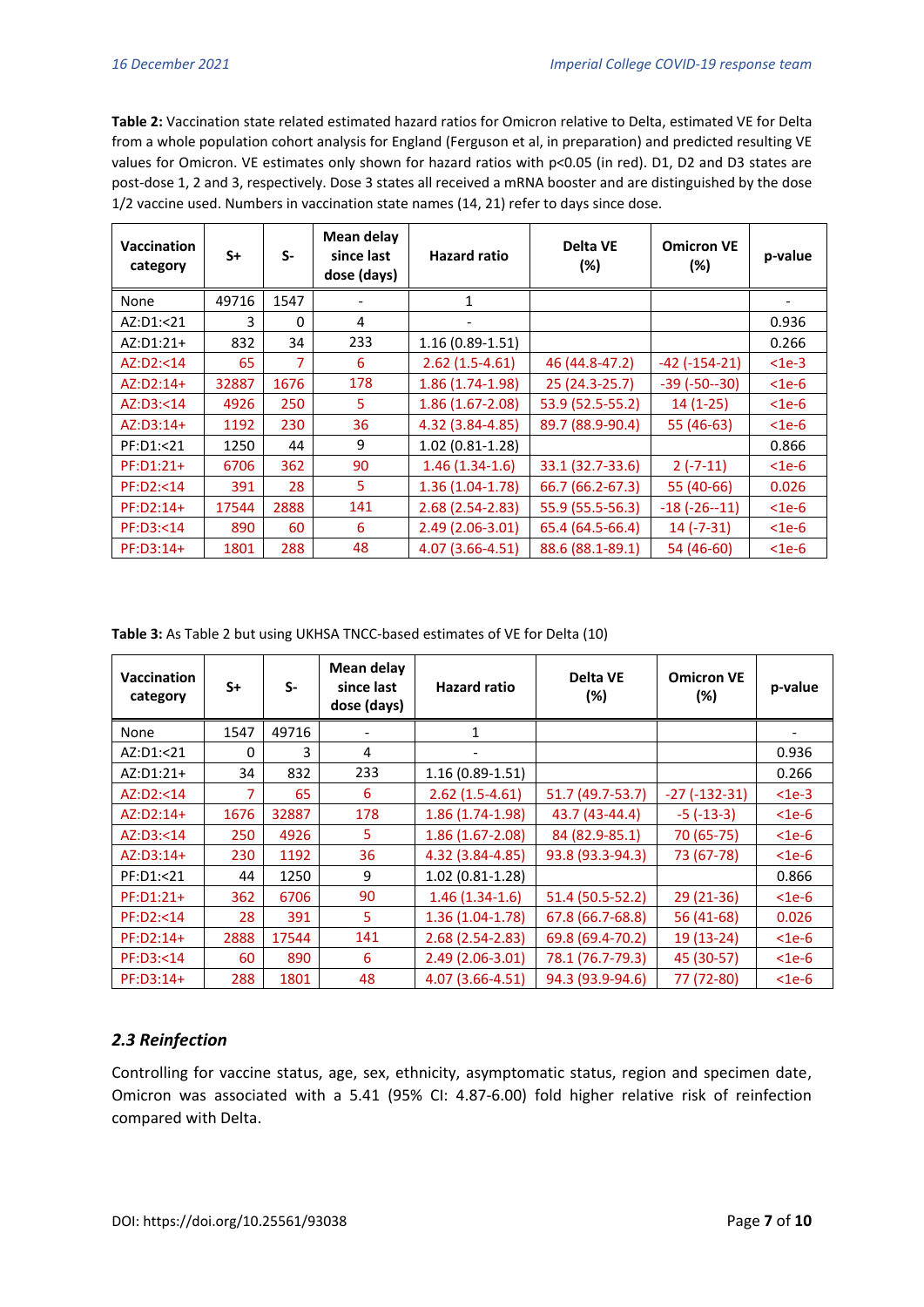# **3. Discussion**

The growth rates estimated for Omicron translate into doubling times of under 2.5 days, even allowing for the potentially slowing of growth up to  $11<sup>th</sup>$  December. These estimates are consistent or even faster than doubling times reported from South Africa (13). Assuming an exponentially distributed generation time of 5.2 days and that *R*=1 currently for Delta, reproduction number (*R*) estimates for Omicron are above 3 for the SGTF and genotype analyses, and above 2.5 even for the period  $8^{th}$ -10<sup>th</sup> December. Shorter assumed generation times will give lower *R* estimates.

The distribution of Omicron by age, region and ethnicity currently differs markedly from Delta, indicating Omicron transmission is not yet uniformly distributed across the population. However, we note that given its immune evasion, the age distribution of Omicron infection in the coming weeks may continue to differ from that of Delta. London is substantially ahead of other English regions in Omicron frequency.

We find strong evidence of immune evasion, both from natural infection, where the risk of reinfection is 5.41 (95% CI: 4.87-6.00) fold higher for Omicron than for Delta, and from vaccine-induced protection. Our VE estimates largely agree with those from UKHSA's TNCC study (11) and predictions from predicting VE from neutralising antibody titres (4,14), suggesting very limited remaining protection against symptomatic infection afforded by two doses of AZ, low protection afforded by two doses of Pfizer, but moderate to high (55-80%) protection in people boosted with an mRNA vaccine.

Our estimate of the hazard ratio for reinfection relative to Delta also supports previous analysis of reinfection risk in South Africa (15). Prior to Omicron, the SIREN cohort study of UK healthcare workers estimated that SARS-CoV-2 infection gave 85% protection against reinfection over 6 months (16), or a relative risk of infection of 0.15 compared with those with no prior infection. Our hazard ratio estimate would suggest the relative risk of reinfection has risen to 0.81 [95%CI: 0.73-1.00] (*i.e.* remaining protection of 19% [95%CI: 0-27%]) against Omicron.

We find no evidence (for both risk of hospitalisation attendance and symptom status) of Omicron having different severity from Delta, though data on hospitalisations are still very limited.

There are several limitations of this analysis. While case numbers are increasing quickly, there are still limits in our ability to examine interactions between the variables considered. The distribution of Omicron differed markedly from Delta across the English population at the time this analysis was conducted, likely due to the population groups in which it was initially seeded, which increases the risks of confounding in analyses. SGTF is an imperfect proxy for Omicron, though SGTF had over 60% specificity for Omicron over the date range analysed in the SGTF analysis (and close to 100% by  $10^{th}$ December). Intensified contact tracing around known Omicron cases may have increased case ascertainment over time, potentially introducing additional biases.

Our analysis reinforces the still emerging but increasingly clear picture that Omicron poses an immediate and substantial threat to public health in England and more widely.

## **4. Acknowledgements**

We thank the UK MRC and UKRI for Centre and research grant funding, the UK NIHR for Health Protection Research Unit funding, and Community Jameel for Institute and research funding. The funders had no role in the research. We thank staff at UKHSA and members of the SPI-M and Variant Technical Group (UK government advisory bodies) for valuable discussions.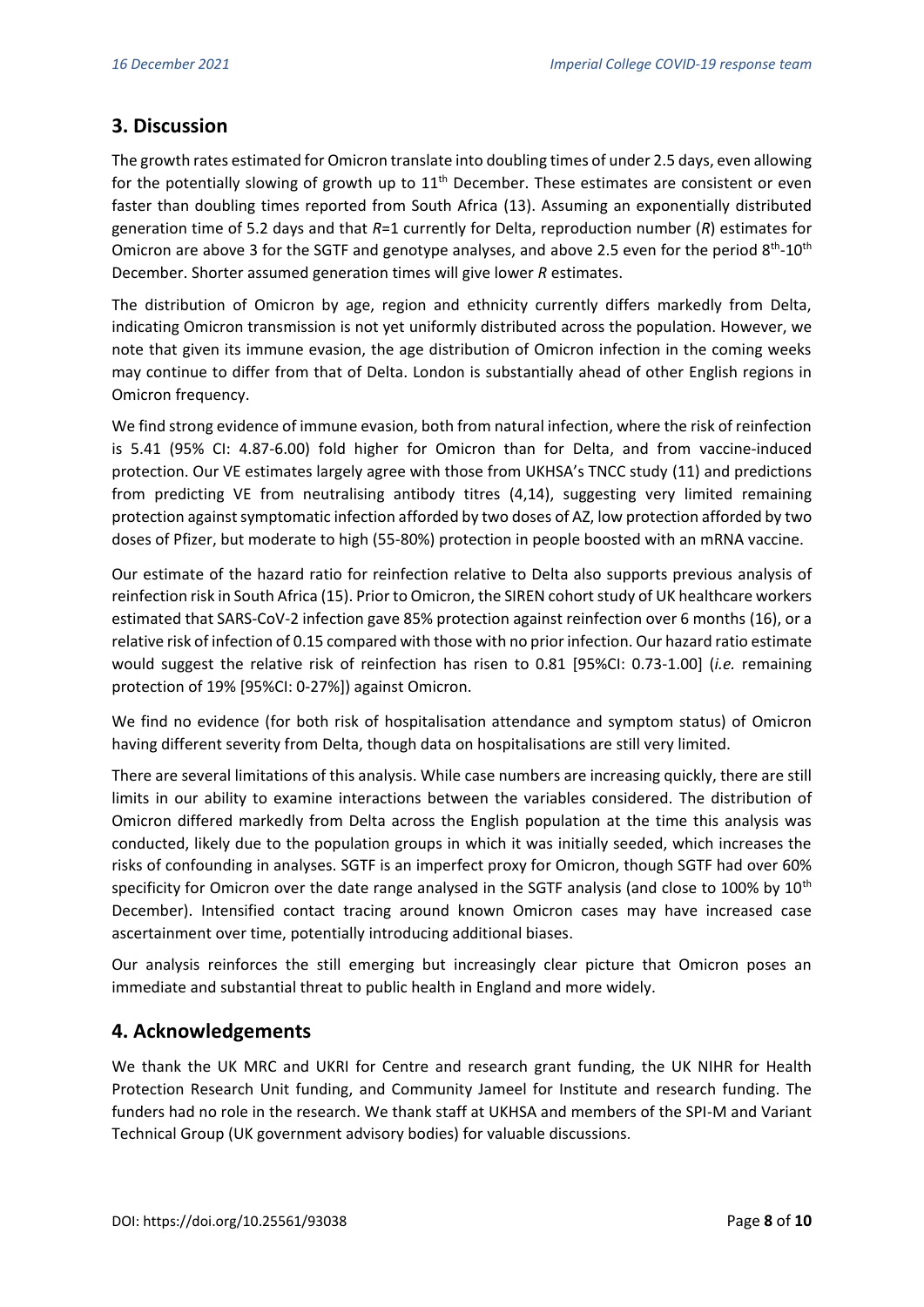# **5. Bibliography**

- 1. World Health Organization. Classification of Omicron (B.1.1.529): SARS-CoV-2 Variant of Concern [Internet]. 2021 [cited 2021 Dec 15]. Available from: https://www.who.int/news/item/26-11-2021-classification-of-omicron-(b.1.1.529) sars-cov-2-variant-of-concern
- 2. Ikemura N, Hoshino A, Higuchi Y, Taminishi S, Inaba T, Matoba S. SARS-CoV-2 Omicron variant escapes neutralization by vaccinated and convalescent sera and therapeutic monoclonal antibodies. medRxiv [Internet]. 2021 Dec 14 [cited 2021 Dec 15];2021.12.13.21267761. Available from: https://www.medrxiv.org/content/10.1101/2021.12.13.21267761v1
- 3. Schubert M, Bertoglio F, Steinke S, Heine PA, Ynga-Durand MA, Zuo F, et al. Human serum from SARS-CoV-2 vaccinated and COVID-19 patients shows reduced binding to the RBD of SARS-CoV-2 Omicron variant in comparison to the original Wuhan strain and the Beta and Delta variants. medRxiv [Internet]. 2021 Dec 13 [cited 2021 Dec 15];2021.12.10.21267523. Available from: https://www.medrxiv.org/content/10.1101/2021.12.10.21267523v1
- 4. Gardner BJ, Kilpatrick AM. Estimates of reduced vaccine effectiveness against hospitalization, infection, transmission and symptomatic disease of a new SARS-CoV-2 variant, Omicron (B.1.1.529), using neutralizing antibody titers. medRxiv [Internet]. 2021 Dec 12 [cited 2021 Dec 15];2021.12.10.21267594. Available from: https://www.medrxiv.org/content/10.1101/2021.12.10.21267594v2
- 5. Dejnirattisai W, Shaw RH, Supasa P, Liu C, Stuart AS, Pollard AJ, et al. Reduced neutralisation of SARS-COV-2 Omicron-B.1.1.529 variant by post-immunisation serum. medRxiv [Internet]. 2021 Dec 11 [cited 2021 Dec 15];2021.12.10.21267534. Available from: https://www.medrxiv.org/content/10.1101/2021.12.10.21267534v1
- 6. Rössler A, Riepler L, Bante D, Laer D von, Kimpel J. SARS-CoV-2 B.1.1.529 variant (Omicron) evades neutralization by sera from vaccinated and convalescent individuals. medRxiv [Internet]. 2021 Dec 11 [cited 2021 Dec 15];2021.12.08.21267491. Available from: https://www.medrxiv.org/content/10.1101/2021.12.08.21267491v1
- 7. Wilhelm A, Widera M, Grikscheit K, Toptan T, Schenk B, Pallas C, et al. Reduced Neutralization of SARS-CoV-2 Omicron Variant by Vaccine Sera and Monoclonal Antibodies. medRxiv [Internet]. 2021 Dec 13 [cited 2021 Dec 15];2021.12.07.21267432. Available from: https://www.medrxiv.org/content/10.1101/2021.12.07.21267432v4
- 8. Lu L, Wing-Yee Mok B, Chen L, Man-Chun Chan J, Tak-Yin Tsang O, Hoi-Shiu Lam B, et al. Neutralization of SARS-CoV-2 Omicron variant by sera from BNT162b2 or Coronavac vaccine recipients. medRxiv [Internet]. 2021 Dec 14 [cited 2021 Dec 15];2021.12.13.21267668. Available from: https://www.medrxiv.org/content/10.1101/2021.12.13.21267668v1
- 9. Ikemura N, Hoshino A, Higuchi Y, Taminishi S, Inaba T, Matoba S. SARS-CoV-2 Omicron variant escapes neutralization by vaccinated and convalescent sera and therapeutic monoclonal antibodies. medRxiv [Internet]. 2021 Dec 14 [cited 2021 Dec